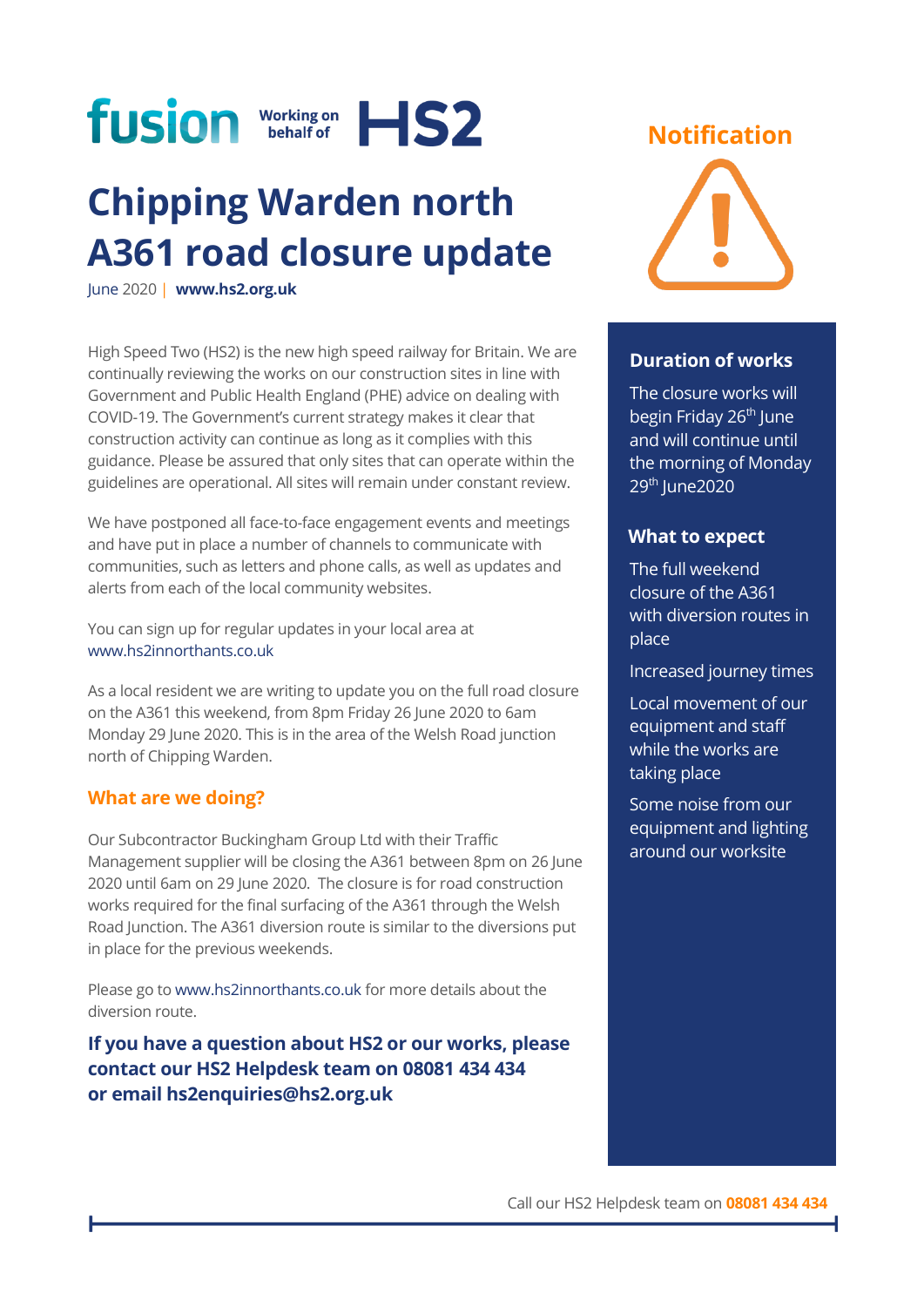# **Chipping Warden north A361 closure update**

#### **Notification**



#### **www.hs2.org.uk**

The table below shows our planned schedule of works being undertaken during the closure this weekend.

| <b>Timeline</b>                   | <b>Activities</b>                                                                                                                | <b>Activities</b>                         | <b>Activities</b>                                                                                                                       |
|-----------------------------------|----------------------------------------------------------------------------------------------------------------------------------|-------------------------------------------|-----------------------------------------------------------------------------------------------------------------------------------------|
|                                   | Friday 26 June 2020                                                                                                              | <b>Saturday 27 June 2020</b>              | Sunday 28 June 2020                                                                                                                     |
| Day time<br>(6am to 8pm)          | Not applicable - the<br>A361 highway will be<br>open as normal until<br>8pm when the road<br>will be closed.                     | Applying final layer of<br>tarmac to A361 | Applying final layer of<br>tarmac to A361                                                                                               |
| <b>Night time</b><br>(8pm to 6am) | Set up of traffic<br>management for the<br>road closure.<br>Plaining tarmac for final<br>construction joints for<br>connections. | <b>No Planned Works</b>                   | White lining to new<br>surface<br>The A361 highway will<br>be re-opened early to<br>traffic no later than<br>6am Monday 29 June<br>2020 |

Some of the activities mentioned above will generate noise. We have put in place mitigation to minimise the disturbance.

# **How will this affect me?**

There will be some noise from our construction activities. We have sequenced our works as much as possible to ensure that the noisier activities will take place during the day. We will also use localised noise barriers to reduce noise disturbance from our equipment.

The A361 will have a full closure, you may need to plan your journey and allow more time. The diversion route will be clearly sign posted. However, residents may know alternative routes for local journeys.

# **Need to speak to someone on site this weekend?**

James Carden – Fusion Assistant Project Manager 07795 486375 (Fri, Sat, Sun 8am – 8pm)

Pete Daniel – Fusion Works Manager 07810 507557 (Sat, Sun 8am – 8pm)

Steve Kember– Fusion Site Foreman Supervisor 07387051114 (Fri, Sat & Sun 8pm – 6am)

If you need additional information during and prior to the works, please contact the HS2 Helpdesk team on 08081 434 434 or email [hs2enquiries@hs2.org.uk](mailto:hs2enquiries@hs2.org.uk)

Contact our HS2 Helpdesk team on **08081 434 434**